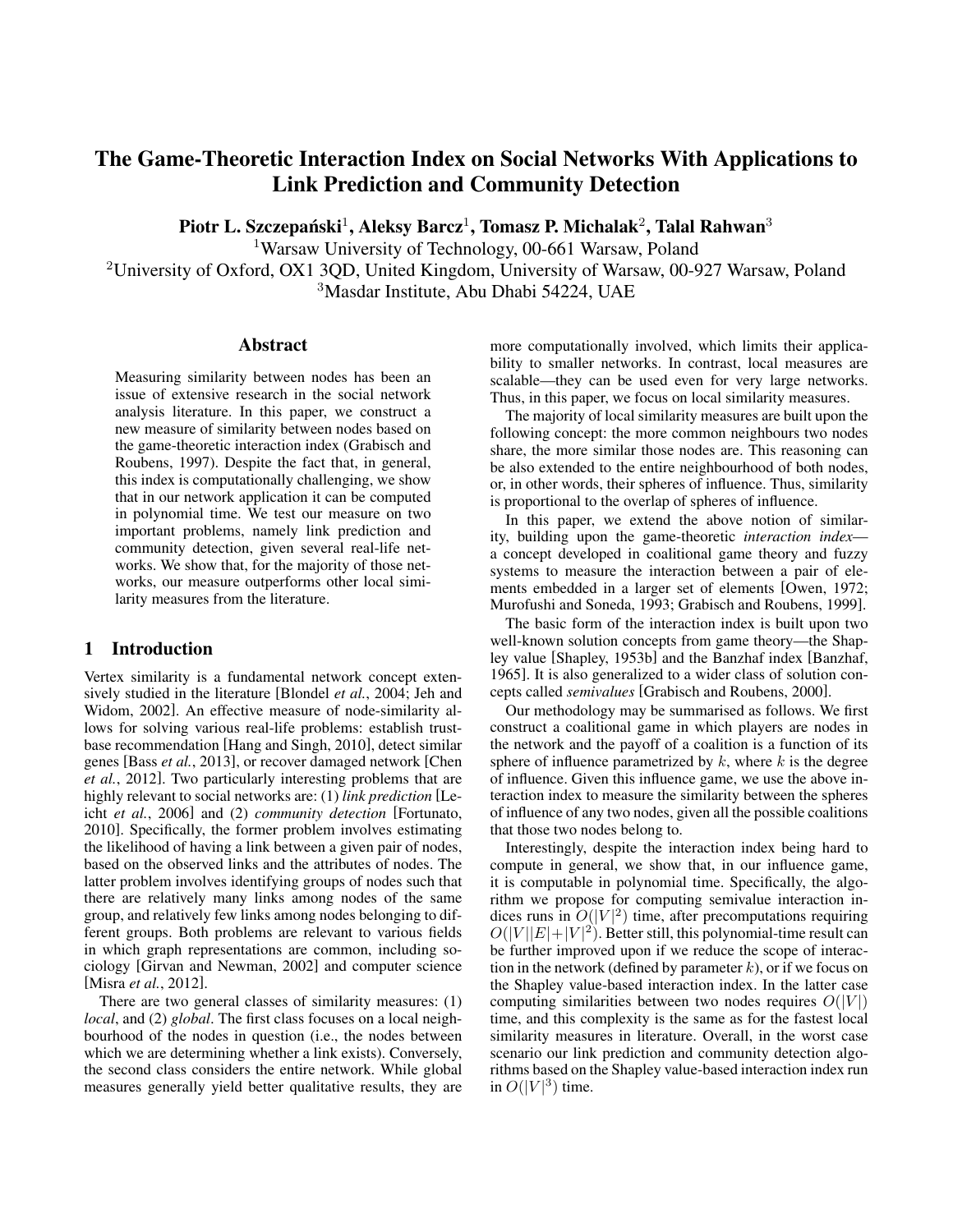We use our algorithm to study a number of real-life networks, and show that the interaction index-based similarity measure outperforms the other local measures in solving the link prediction and community detection problems.

# 2 Preliminaries

Let  $N = \{1, 2, \ldots, n\}$  be the set of players. A *characteristic function*, ν, assigns a real *value* (or *payoff*) to every coalition of players:  $\nu : 2^N \to \mathbb{R}$ , with  $\nu(\emptyset) = 0$ . A tuple  $(N, \nu)$  is called coalitional game.

Semivalues: One of the fundamental problems in cooperative game theory is how to evaluate the importance or contribution of players in a coalitional game. *Semivalues* represent an important class of solutions to this problem [Dubey *et al.*, 1981]. To define semivalues, let us first denote by  $MC(C, i)$  the marginal contribution of the player i to coalition C, i.e.,  $MC(C, i) = \nu(C \cup \{i\}) - \nu(C)$ . Furthermore, let  $\alpha$  :  $\{0, 1, \ldots, |N|-1\} \rightarrow [0, 1]$  be a discrete probability distribution. Intuitively,  $\alpha(k)$  is the probability that a coalition of size  $k$  is drawn from the set of all possible coalitions. Now, given a function  $\alpha$ , the semivalue  $\phi_v(\nu)$  of a player i in the cooperative game  $\nu$  is:

$$
\phi_i(\nu) = \sum_{0 \le l < |N|} \alpha(l) \mathbb{E}[\text{MC}(C^l, i)],\tag{1}
$$

where  $C<sup>l</sup>$  is the random variable that corresponds to a coalition being drawn with uniform probability from the set of all coalitions of size l in the set of players  $N \setminus \{i\}$ , while  $\mathbb{E}[\cdot]$ is the expected value operator. For instance, some prominent semivalues include the *Shapley value* [Shapley, 1953a] and the Banzhaf index [Banzhaf, 1965]—two solution concepts widely studied in cooperative game theory due to their various desirable properties [Maschler *et al.*, 2013].

Interaction index: To understand the notion of the interaction index, we have to first introduce the definition of synergy between two players in cooperative games. It is the additional value (either positive or negative) that these players achieve by cooperating. Formally:  $S(i, j) = \nu({i, j}) - \nu({i})$  $\nu({j})$ . Similarly, the synergy between i and j with respect to a coalition  $C$  is:

$$
S(C, i, j) = MC(C, \{i, j\}) - MC(C, i) - MC(C, j).
$$

The notion of *interaction* among entities, or "*players*", builds upon the above notion of synergy. Apart from game theory, it has been studied in various other fields, such as fuzzy systems, multi-criteria decision making, aggregation function theory, statistics and data analysis [Marichal and Mathonet, 2008]. Informally, the value of interaction among a group of players is the average synergy of this group over all coalitions they could potentially belong to. In this paper we focus on the semivalue interaction index between two players, which is defined as follows:

**Definition 1** *The semivalue interaction index in*  $(N, \nu)$  *is:* 

$$
I_{ij}(N,\nu) = \sum_{0 \le l \le |N|-2} \beta(k) \mathbb{E}[S(C^l, i, j)],
$$
 (2)

*where*  $\beta$  : {0, 1, ..., |N| – 2}  $\rightarrow$  [0, 1] *is a* discrete probability distribution and  $\mathbb{E}[S(C^l,i,j)] =$  $\sum_{C \in \{C \subseteq N \setminus \{i,j\} \ : \ |C| = l\}} \frac{S(C,i,j)}{l^{|V|-2}}$  $\frac{S(C, i, j)}{\binom{|V| - 2}{i}}$ .

The interpretation of these index is as follows: **a**) if  $I_{ij} < 0$ then  $i$  and  $j$  have an overall negative influence on each other, **b**) if  $I_{ij} > 0$  then i and j have an overall positive influence on each other, c) if  $I_{ij} = 0$  then i and j do not influence each other, or their influences cancel out. Generally, if  $I_{ij}$  is very high, or low, the players interact between themselves intensively. The three semivalue interaction indices widely studied in literature are: Shapley interaction index [Grabisch, 1997]  $(\beta(l) = 1/(|V| - 1))$ , Banzhaf interaction index [Roubens, 1996]  $(\beta(l) = \binom{|V| - 2}{l} / 2^{|V| - 2}$  and chaining interaction index [Marichal and Roubens, 1999]  $(\beta(l) = \frac{2(l+1)}{(n-1)(n-2)})$ .

# 3 Our Model

In this section we describe our approach to define new similarity function. First, we introduce the influence games that underpin the interaction index. Next, we define our key concept—the semivalue k-steps interaction index defined on networks. Finally, we translate desirable properties of this index from game-theory to the network context.

Influence games: Michalak et al. (2013b) studied a number of coalition games defined on networks, in which the characteristic function evaluates each subset of nodes proportionally to the size of the sphere of influence that this subset has in this network. If we denote the sphere of influence of the set  $C \subseteq V$  as  $SF(C) \subseteq V$  then:

**Definition 2** *The influence game of a graph*  $G = (V, E)$  *is a tuple*  $(G, \nu_G)$ , where  $\nu_G : 2^V \to \mathbb{R}$  *is an influence function such than for each*  $C \subseteq V$  *we have*  $\nu_G(C) = SF(C)$ *.* 

In this paper we focus on the k-steps influence function.

Definition 3 *The* k*-steps influence function is:*

$$
\nu_k(S) = |\{v \in V \mid d(S, v) < k\} \setminus S|,\tag{3}
$$

where  $d(v, u)$  is the distance between two nodes and  $d(S, v) = \min_{u \in S} d(u, v).$ 

The interaction index on networks: In further sections we use the following interaction index in order to measure similarity between nodes in networks:

Definition 4 *The semivalue* k*-steps interaction index is a tuple*  $(G, \nu_k)$ *, where*  $G = (V, E)$ *,*  $\nu_k$  *is the k-step influence function, and the interaction between any two nodes*  $u, v \in V$ *is given by*  $I_{uv}(V, \nu_k)$ .

The properties: Now, we translate the game-theoretic axiomatization of the semivalue interaction index to the network context [Grabisch and Roubens, 1999].

Property 1 *Interaction between nodes is symmetric. That is,*  $\forall_{v,u\in V} I_{uv} = I_{vu}.$ 

Property 2 *If a node always contributes its singleton value to any community, then its interaction is always zero:*<sup>1</sup>  $\forall_{C \subseteq V_{\setminus \{v\}}} \mathbf{MC}(C, v) = \nu_G(\{v\}) \Longrightarrow \forall_{u \in V_{\setminus \{v\}}} I_{vu} = 0.$ 

<sup>1</sup>Intuitively, if a node always contributes the same, its sphere does not overlap with that of any coalition, and so it is considered to have zero interaction with others.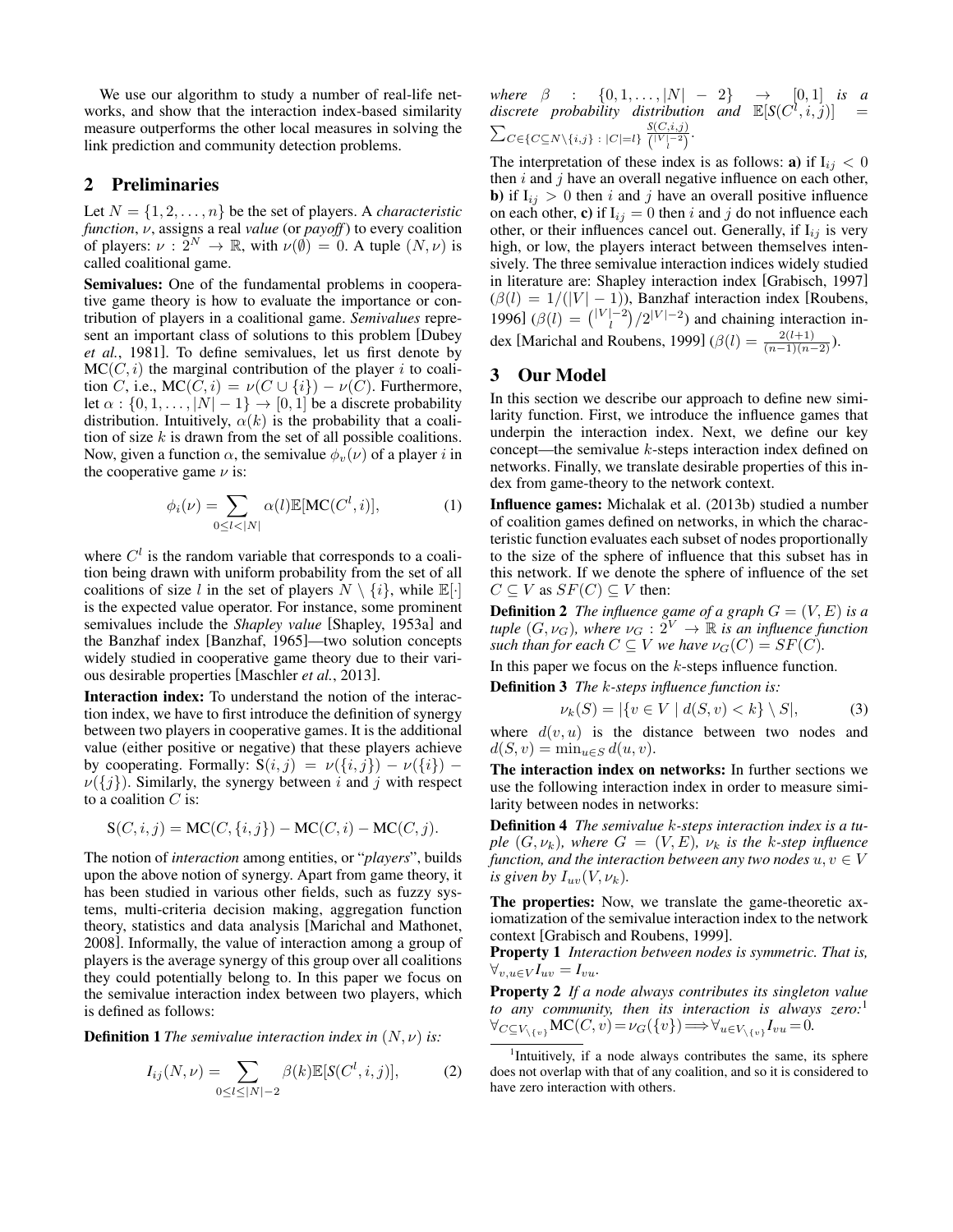Property 3 *If two influence functions are combined into one*  $\nu_G = \nu_G' + \nu_G''$  then  $I_{uv}(\nu_G) = I_{uv}(\nu_G') + I_{uv}(\nu_G'')$ .

Property 4 *If two nodes contribute the same value to all communities then they have the same interaction:*  $\forall_{C \subseteq V_{\setminus \{v,u\}}} \mathsf{MC}(C,v) = \mathsf{MC}(C,u) \Longrightarrow \forall_{w \in V_{\setminus \{v,u\}}} I_{vw} = I_{uw}.$ 

# 4 Computing interaction index on networks

In this section, we tackle the problem of computing the  $k$ steps semivalue interaction index on large networks. Despite the exponential space of all subsets of nodes in the network, we present a combinatorial analysis that results in an algorithm capable of measuring the interaction between any two nodes in polynomial time. Our analysis is motivated by the work done by Szczepański et al (2015), who defined the class of polynomial-time computable game-theoretic network centralities. Here, we focus on equation (2). More specifically, for each pair of nodes  $v, u \in V$  we will show how to compute  $\mathbb{E}[S(\tilde{C}^l, v, u)]$ —the expected value of their synergy with respect to the random set  $C^l$ . Our main observation is that this computation comes down to computing the expected marginal contribution of v, and of u, to  $C^l$ . Formally:

$$
\mathbb{E}[S(C^l, u, v)] = \mathbb{E}[MC(C^l, \{u, v\})] - \mathbb{E}[MC(C^l, u)]
$$
  
- 
$$
\mathbb{E}[MC(C^l, v)] \quad (4)
$$

Before presenting our main theorem, we need additional notation. For every node  $v \in V$ , let  $N_k(v)$  denote the *set* of nodes reachable from v with at most k steps, and let  $deg_k(v)$  denote the *number* of such nodes. Formally,  $N_k(v) = \{u \in V \mid$  $d(v, u) \leq k \wedge v \neq u$  and  $deg_k(v) = |N_k(v)|$ . We extend this notation to sets of nodes. That is,  $N_k(C) = \bigcup_{v \in C} N_k(v) \setminus C$ and  $deg_k(C) = |N_k(C)|$ . Now, we are ready to introduce the following theorem:

**Theorem 1** *Given a graph, G, and a pair of nodes*  $u, v \in V$ *, the* k*-steps semivalue interaction index between* u *and* v *can be computed in time polynomial in*  $|V|$ *.* 

**Proof:** Let us focus on one of the two nodes, say  $v$ , and analyse its marginal contribution to  $C^l \subseteq V \setminus \{v, u\}$ . In this analysis, we will first focus on the cases where the marginal contribution is positive, and then move our attention to the cases where it is negative. Regarding the case of positive marginal contribution, when v joins  $C^l$ , such a contribution is only made with the help of another node  $n \in N_k(v)$  where *n* is not in  $C^l$  nor is it accessible within k steps from  $C^l$ . Such a contribution is indeed positive because the node  $n$  is not under the influence of coalition  $C<sup>l</sup>$  but under the influence of coalition  $C^l \cup \{v\}$ . Moving on to the case of negative marginal contributions, such a case only happens when v is accessible within k steps from  $C^l$ . This is because the coalition  $C<sup>l</sup>$  has influence on the node v while the coalition  $C<sup>l</sup> \cup \{v\}$  has no influence. In order to formalize the above observations, we introduce two Bernoulli random variables. The first one, denoted by  $B^+_{l,v,n}$ , indicates whether the node v makes a positive marginal contribution through node  $n$  to the random set  $C^l$ . Formally, we have:

$$
\mathbb{E}[B_{l,v,n}^+] = P[(N_k(n) \cup \{n\}) \cap C^l = \emptyset],\tag{5}
$$

where  $P[\cdot]$  denotes probability, and  $\mathbb{E}[\cdot]$  denotes expected value. The second one, denoted by  $B_{l,v}^-$ , indicates whether the node  $v$  makes a negative marginal contribution through itself to the random set  $C^l$ . More formally:

$$
\mathbb{E}[B_{l,v}^-] = P[N_k(v) \cap C^l \neq \emptyset].\tag{6}
$$

Now, we will use a combinatorial argument to compute the probabilities in equations (5) and (6). For the sake of clarity we will assume that  $\binom{a}{b} = 0$  for  $a < b$  and that for any a we have  $\frac{a}{0} = 0$ . Recall that there are exactly  $\binom{|V| - 2}{l}$  possible sets  $C<sup>l</sup>$ . With this in mind, we will start by showing how the probability in (5) is computed. Here, we will focus on the following two complementary cases:

• Case 1:  $n \in (N_k(v) \setminus \{u\})$  such that  $n \neq u$  and  $u \notin N_k(n)$ . In this case, the probability in (5) can be computed as follows:

$$
P[(N_k(n) \cup \{n\}) \cap C^l = \emptyset] = \frac{\binom{|V| - 2 - \deg_k(n)}{l}}{\binom{|V| - 2}{l}}.
$$

The nominator of the above fraction indicates that, in order to satisfy the condition  $(N_k(n) \cup \{n\}) \cap C^l = \emptyset$ , we can choose any of the nodes in  $V \setminus \{u, v\}$  except those that are in  $n \cup (N_k(n) \setminus \{v\})$ .

• Case 2:  $n \in (N_k(v) \setminus \{u\})$  such that  $n = u$  or  $u \in N_k(n)$ . In this case, since we have  $u \notin C^l$ , the probability in (5) is computed differently as follows:

$$
P[(N_k(n) \cup \{n\}) \cap C^l = \emptyset] = \frac{\binom{|V| - 2 - deg_k(n) + 1}{l}}{\binom{|V| - 2}{l}},
$$

By combining the above two cases, for v and any  $n \in N_k(v)$ we obtain:

$$
\mathbb{E}[B_{l,v,n}^{+}]=\begin{cases} \frac{\binom{|V|-1-deg_k(n)}{l}}{\binom{|V|-2}{l}} & \text{if } n=u \text{ or } u \in N_k(n) \\ \frac{\binom{|V|-2-deg_k(n)}{l}}{\binom{|V|-2}{l}} & \text{otherwise.} \end{cases}
$$
 (7)

Having shown how to compute  $\mathbb{E}[B^+_{l,v,n}]$ , we now move to  $\mathbb{E}[B_{l,v}^{-}]$ . In particular, we show how to compute the probability in (6). To this end, observe that  $P[N_k(v) \cap C^l \neq \emptyset] =$  $1-P[N_k(v)\cap C^l = \emptyset]$ ). Based on this, instead of focusing on the probability of the event  $N_k(v) \cap C^l \neq \emptyset$ , we focus on the probability of the complementary event, i.e.,  $N_k(v) \cap C^l = \emptyset$ , as this simplifies our analysis. Using the same combinatorial argument as before, we obtain the following for  $v$ :

$$
\mathbb{E}[B_{l,v}^-] = \begin{cases} 1 - \frac{\binom{|V| - 1 - \deg_k(v)}{l}}{\binom{|V| - 2}{\deg_k(v)}} & \text{if } u \in N_k(v) \\ 1 - \frac{\binom{|V| - 2 - \deg_k(v)}{l}}{\binom{|V| - 2}{l}} & \text{otherwise.} \end{cases} \tag{8}
$$

The final formula for  $\mathbb{E}[MC(C^l, v)]$  combines equations (7) and (8). That is,

$$
\mathbb{E}[\mathrm{MC}(C^l, v)] = \sum_{n \in N_k(v)} \left( \mathbb{E}[B_{l, v, n}^+] \right) - \mathbb{E}[B_{l, v}^-]. \tag{9}
$$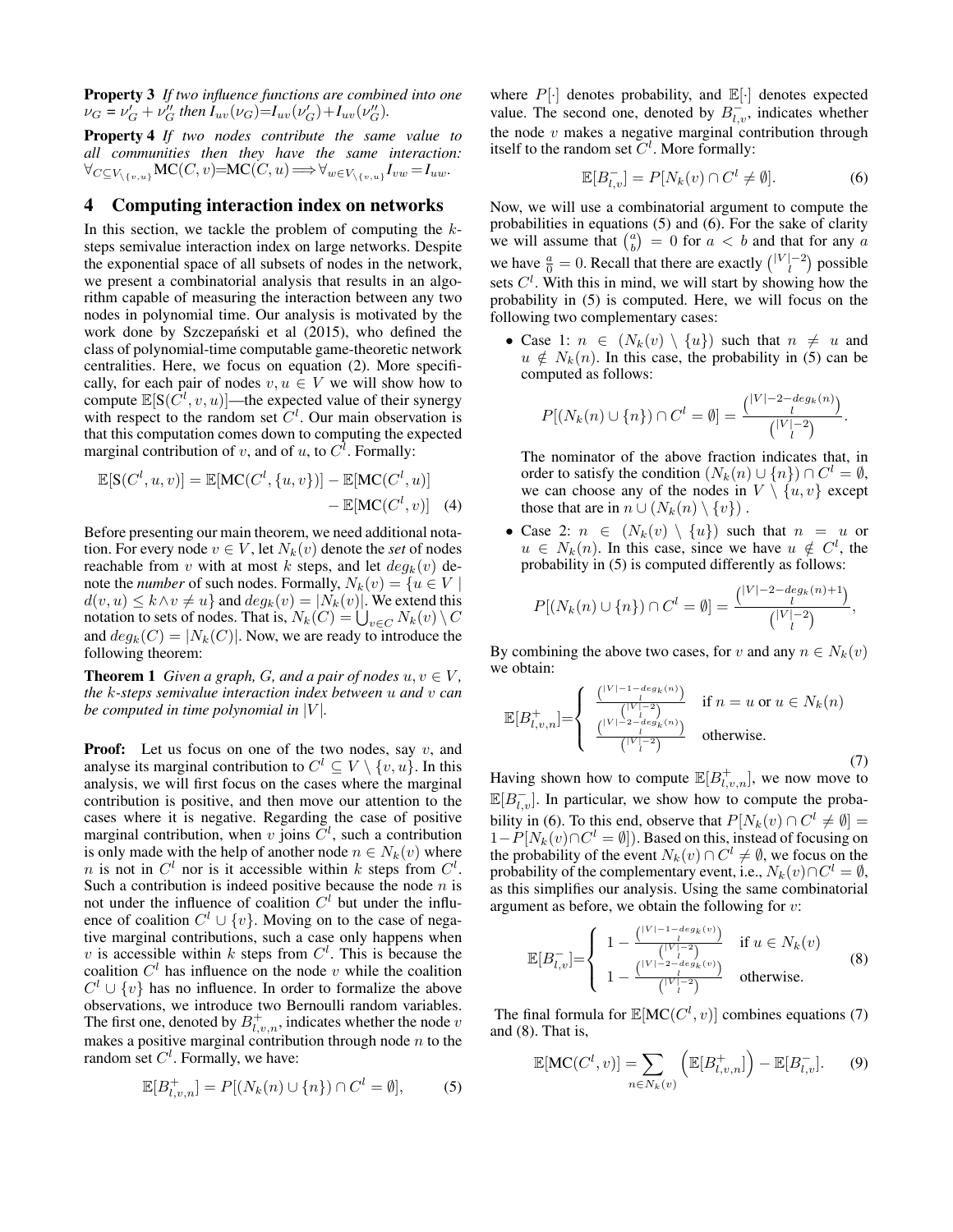So far, we have shown how to compute one of the three expressions in equation (4), namely  $\mathbb{E}[MC(C^l, v)]$ . Moving on the expression  $\mathbb{E}[MC(C^l, u)]$  in (4), this can be computed in exactly the same manner. Finally, the third expression in (4), i.e.,  $\mathbb{E}[MC(C^l, \{u, v\})]$ , is computed slightly differently. For each  $n \in N_k({u, v})$  we have:

$$
\mathbb{E}[B_{l,\{v,u\},n}^{+}] = \begin{cases} \frac{\binom{|V|-1-deg_k(n)}{l}}{\binom{|V|-2}{l}} & \text{if } n \in (N_k(u) \cap N_k(v))\\ \frac{\binom{|V|-2-deg_k(n)}{l}}{\binom{|V|-2}{l}} & \text{otherwise,} \end{cases}
$$
(10)

and we also have:

$$
\mathbb{E}[B_{l,\{v,u\}}^-] = \mathbb{E}[B_{l,u}^-] + \mathbb{E}[B_{l,v}^-]
$$
\n(11)

Finally, we can combine all equations in order to compute the expected synergy:

$$
\mathbb{E}[S(C^l, u, v)] = \sum_{\substack{n \in N_k(\{v, u\}) \\ n \in N_k(u)}} \left( \mathbb{E}[B^+_{l, \{v, u\}, n}] \right) - \mathbb{E}[B^-_{l, \{v, u\}}] \n- \sum_{n \in N_k(u)} \left( \mathbb{E}[B^+_{l, u, n}] \right) + \mathbb{E}[B^-_{l, u}] - \sum_{n \in N_k(v)} \left( \mathbb{E}[B^+_{l, v, n}] \right) + \mathbb{E}[B^-_{l, v}] \n= \sum_{\substack{n \in (N_k(v) \cap N_k(u)) \\ \{u\} \cap N_k(v) \cup (\{v\} \cap N_k(u))}} \left( - \frac{\binom{|V| - 1 - deg_k(n)}{l}}{\binom{|V| - 2}{l}} \right)
$$
\n(12)

The above formula can be used to compute  $\mathbb{E}[S(C^l, u, v)]$  in polynomial time. Therefore, the k-steps semivalue interaction index between  $v$  and  $u$  can be computed in time polynomial in |V| using equation (2), which ends our proof.  $\Box$ 

#### 4.1 Algorithm

Algorithm 1 directly implements expression (2). The expected value operator  $\mathbb{E}[S(C^l, u, v)]$  is computed using equation (12). It computes the  $k$ -steps semivalue interaction index for a given pair of nodes  $u, v \in V$  in the graph G. This algo-

Algorithm 1:  $k$ -steps semivalue interaction index **Input:** Graph  $G = (V, E)$ , nodes  $v, u \in V$ , functions  $\beta$ **Data:** for  $u \in V$ :  $N_k(u)$  - the set of k-Neighbours **Output**:  $I_{u,v}^k$  k-steps semivalue interaction index  $1 \; {\rm I}^k_{u,v} \leftarrow 0;$ 2 for  $l \leftarrow 0$  to  $|V| - 2$  do 3 |  $S_{l,u,v} \leftarrow 0;$ 4 foreach  $n \in (N_k(v) \cap N_k(u))$  do  ${\sf 5} \quad \Big| \quad \Big| \text{S}_{l,u,v} \hspace{-0.8ex} \leftarrow \hspace{-0.8ex} \text{S}_{l,u,v} - \big( \begin{smallmatrix} |V|-1-deg_k(n) \ 0 \end{smallmatrix} \big);$ 6  $\quad$  if  $v \in N_k(u)$  then

 $\mathcal{T} \quad \Big| \quad \Big| \text{S}_{l,u,v} \hspace{-0.1cm} \leftarrow \hspace{-0.1cm} \text{S}_{l,u,v} \hspace{-0.1cm} - \hspace{-0.1cm} \binom{|V| - 1 - deg_k(u)}{l} \hspace{-0.1cm} - \hspace{-0.1cm} \binom{|V| - 1 - deg_k(v)}{l};$  $\mathbf{8} \begin{array}{|c|c|} \hline \mathbf{1}_{u,v}^k \leftarrow \mathrm{I}_{u,v}^k + \frac{\beta(l)}{|V| - 1} \hline \end{array}$  $\frac{\rho(t)}{\binom{|V| - 2}{l}} S_{l,u,v};$ 

rithm requires some precomputations. For each node  $u \in V$ we need to calculate  $N_k(u)$ . We can store these values using  $O(|V|^2)$  space and perform these precomputations in  $O(|V|(|V| + |E|))$  time using breadth-first search. After this precomputation, the algorithm itself runs in  $O(|V|^2)$  time. Our algorithm can be easily adapted to weighted graphs; the only difference is that the precomputations should be carried out using the Dijkstra algorithm (which takes  $O(|V|(|E| +$  $|V| \log |V|$ ) time). The algorithm itself remains unchanged.

| <b>Algorithm 2:</b> $k$ -steps Shapley interaction index                                                                                 |  |  |  |  |  |  |  |
|------------------------------------------------------------------------------------------------------------------------------------------|--|--|--|--|--|--|--|
| <b>Input:</b> Graph $G = (V, E)$ , nodes $v, u \in V$                                                                                    |  |  |  |  |  |  |  |
| <b>Data:</b> for each node $u \in V$ :                                                                                                   |  |  |  |  |  |  |  |
| $N_k(u)$ - the set of k-Neighbours                                                                                                       |  |  |  |  |  |  |  |
| <b>Output:</b> $I_{u,v}^k$ k-steps Shapley value interaction index                                                                       |  |  |  |  |  |  |  |
| 1 $I_{u,v}^{SV,k} \leftarrow 0;$                                                                                                         |  |  |  |  |  |  |  |
| 2 foreach $n \in (N_k(v) \cap N_k(u))$ do                                                                                                |  |  |  |  |  |  |  |
| 3 $\left  \mathbf{I}_{u,v}^{SV,k} \leftarrow \mathbf{I}_{u,v}^{SV,k} - \frac{1}{deq_k(n)-1};$                                            |  |  |  |  |  |  |  |
| 4 if $v \in N_k(u)$ then                                                                                                                 |  |  |  |  |  |  |  |
| ${\bf 5} \  \  \, \bigsqcup \  \, {\bf I}^{SV,k}_{u,v} \leftarrow {\bf I}^{SV,k}_{u,v} - \tfrac{1}{deg_k(u)-1} - \tfrac{1}{deg_k(v)-1};$ |  |  |  |  |  |  |  |

We note that our algorithm can be optimized for any specific semivalue interaction index. For instance, Algorithm 2 is a version of our algorithm that computes the k-steps Shapley value interaction index in  $O(|V|)$  time.

Our final observation is that Algorithms 1 and 2 always result in non-positive values of interaction between nodes. This is due to the fact, that our coalitional game defined on graph  $(G, \nu_k)$  is weakly subadditive, that is in our game only negative synergies can occur. So, the more negative value  $I_{u,v}^{SV,k}$  is, the more similar nodes  $u$  and  $v$  are.

# 5 The Performance of Interaction Index

In this section, we evaluate the effectiveness of our similarity measure based on the Shapley k-steps interaction index. More specifically, we compare it against the other measures from Table 1, which are all based on both the topology of the network (known as *structural similarities*) and local information (known as *local similarities*) [Lü and Zhou, 2011]. In all of these measures, a parameter  $k$  is used to define the influence of v, denoted by  $N_k(v)$ . This is simply the set of nodes that are k steps away from  $v$  in the network. That is to say, every node  $v$  is assumed to have  $k$  degrees of influence. In our experiments we test Shapley value-based interaction index as it is the most prominent semivalue and it has been already widely studied in the context of social networks [Michalak *et al.*, 2013b; Szczepański *et al.*, 2014].

## 5.1 Link Prediction

Having proposed a new algorithm for computing vertex similarity, in this subsection we show how to use it to solve the link prediction problem on various real-life networks.

Link prediction and similarity measure: We evaluate the effectiveness of each similarity measure using the following standard procedure for solving the link prediction problem: given a graph  $G$  with missing or not-yet-developed edges, the procedure invovles two steps: (i) compute the similarity of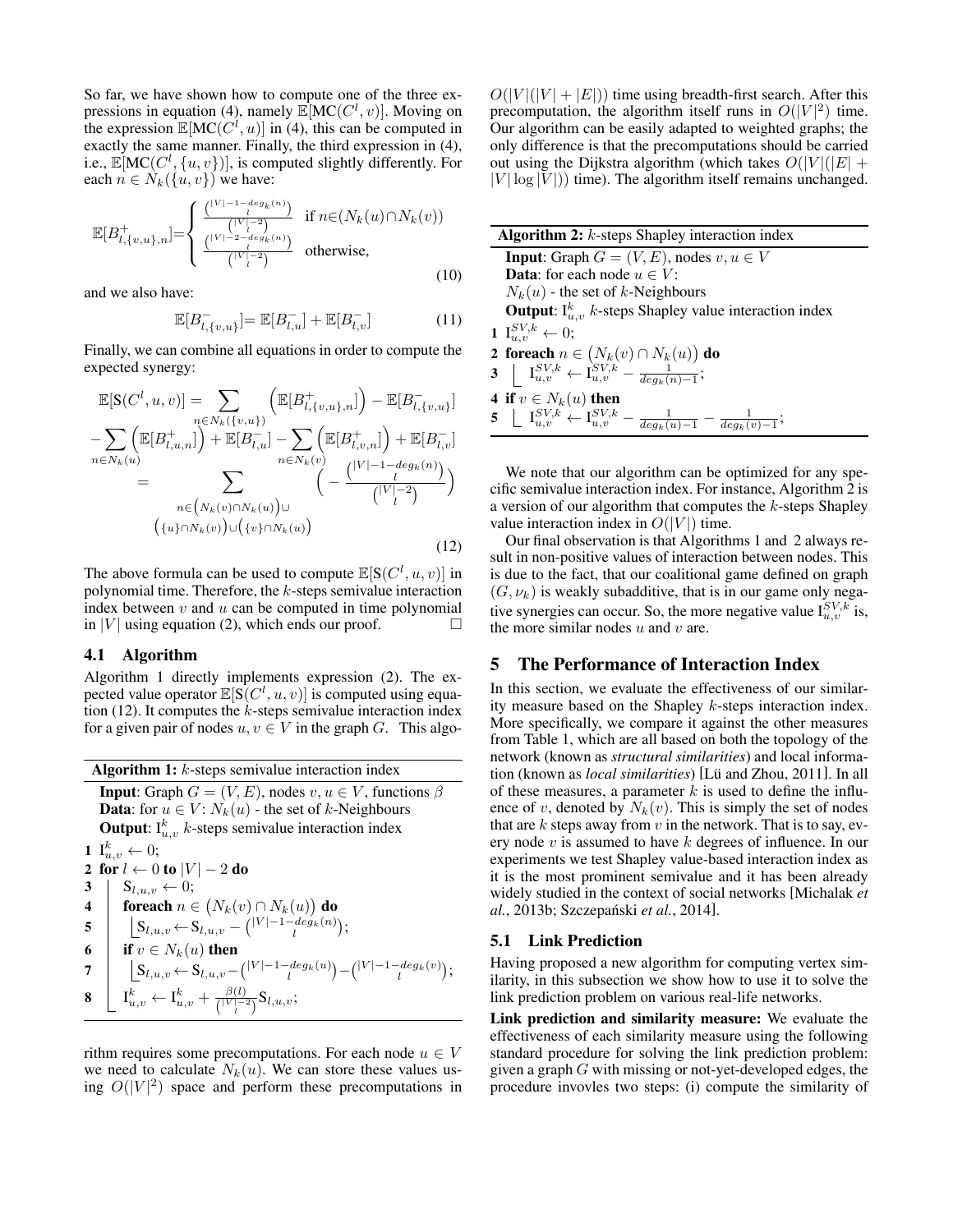| Name                              | Measure                                                                                                                                     |
|-----------------------------------|---------------------------------------------------------------------------------------------------------------------------------------------|
| Common Neighbors (CN):            | $S_{u,v}^{CN} = N_k(u) \cap N_k(v)$                                                                                                         |
| Salton Index (SI):                | $= \frac{N_k(u) \cap N_k(v)}{\sqrt{N_k(u) \times N_k(v)}}$<br>$S^{SI}_{u,v}$                                                                |
| Jaccard Index $(JI)$              | $N_k(u) \cap N_k(v)$<br>$S_{u,v}^{JI} =$<br>$\overline{N_k(u)\cup N_k(v)}$                                                                  |
| Hub Promoted Index (HPI)          | $N_k(u) \cap N_k(v)$<br>$S_{u,v}^{HPI}$<br>$\overline{\min(N_k(u),N_k(v))}$                                                                 |
| Leicht-Holme-Newman Index (LHN) : | $=\frac{N_k(u)\cap N_k(v)}{N_k(u)\times N_k(v)}$<br>$S^{LHN}_{u,v}$                                                                         |
| Adamic-Adar Index (AA) :          | $S_{u,v}^{AA} = \sum_{n \in N_k(u) \cap N_k(v)} \frac{1}{\log N_k(n)}$<br>$S_{u,v}^{RA} = \sum_{n \in N_k(u) \cap N_k(v)} \frac{1}{N_k(n)}$ |
| Resource Allocation (RA):         |                                                                                                                                             |

Table 1: The seven measures used in our experiments.

each pair of nodes that have no edge between them, and (ii) connect the most similar pairs.

| Network   | SvII    | <b>CN</b>                                               | SI      | Л       | <b>HPI</b> | <b>LHN</b> | AA      | RA      |
|-----------|---------|---------------------------------------------------------|---------|---------|------------|------------|---------|---------|
|           |         | PRAUCE PRAUCE PRAUCE PRAUCE PRAUCE PRAUCE PRAUCE PRAUCE |         |         |            |            |         |         |
| Zachary   | 278 758 | 255 655                                                 | 143 627 | 148 702 | 144 566    | 132 553    | 265 748 | 248 744 |
| Dolphins  | 187 793 | 168743                                                  | 039 676 | 174 770 | 034 657    | 023 674    | 172 774 | 176 766 |
| PolBooks  | 275829  | 265 802                                                 | 160 802 | 209 808 | 166 795    | 122 762    | 270 818 | 270 824 |
| Football  | 388 913 | 388 890                                                 | 438 918 | 442916  | 429 906    | 449 912    | 380 906 | 385 904 |
| Proteins  | 032 630 | 041 525                                                 | 013 373 | 033 531 | 016 374    | 016 372    | 035 531 | 032 533 |
| Emails    | 123817  | 095 766                                                 | 002 759 | 089 808 | 010 724    | 010 652    | 101 780 | 119 806 |
| Powergrid | 042 661 | 034616                                                  | 005 510 | 032 616 | 005 512    | 005 512    | 035 617 | 035615  |

Table 2: The precision (PR) and arena under curve (AUC) of the effectiveness of different measures in link prediction on seven real-life networks. If PR equals 1000 than all missing edges were detected, and if AUC is 1000 than all original edges from G all rank higher than not existing connections.

Experiment: Our experiment was performed on seven popular real-life networks.<sup>2</sup> The basic idea is to remove some edges from the network under consideration, then test the effectiveness of each similarity measure in predicting where the missing edges should be. More specifically, the settings were as follow:

- We randomly remove  $40\%$ <sup>3</sup> of edges from the original graph  $G = (V, E)$ , thus obtaining the training graph  $G^{T} = (V, E^{T}).$
- For each node  $v \in V$  we create  $8 \times 3$  different rankings based on 8 similarity measures (the Shapley k-steps interaction index , and the seven measures from Table 1) and  $k \in \{1, 2, 3\}$ . Specifically, for each such configuration, we rank all nodes that are not directly connected to v. Then, we take the number of missing edges, i.e.,  $deg_G(v) - deg_{G}(v)$ , from the top of the ranking, and compute the precision. The AUC  $[Lii \text{ and } Zhou, 2011]$ is computed for the entire ranking.
- For each of the real-world networks in our experiments, the above process is repeated 30 times, and the average precision and AUC is computed.

Table 2 presents the results of the experiment. Here, the bold text highlights the best performance out of all measures. As can be seen, our new measure SvII outperforms the others on most networks.

Interestingly, although our measure is very similar to the Resource Allocation measure (RA) [Zhou *et al.*, 2009], ours



Figure 1: Dendrograms of the Zachary karate club network for  $k = 2$  and  $k = 3$ , respectively.

dominates RA on all networks. Perhaps the reason behind this difference is the following: when measuring the similarity between  $v$  and  $u$ , the RA measure assumes that node  $v$  sends some resource to  $u$  through a common neighbor  $n \in N_k(u) \cap N_k(v)$ , who simply divides this resource equally among the nodes in  $N_k(n)$ , meaning that u recieves exactly  $\frac{1}{deg_k(n)}$  of the resource. On the other hand, when using our measure, the fraction in formula (12) is  $\frac{1}{deg(n)-1}$ , not  $\frac{1}{deg(n)}$ , which may indicate that the node  $n$  does not send back any of the resource to the sender, v. Another difference compared to the RA measure is that, with our measure, if nodes  $u$  and  $v$  happen to be within each others' sphere of influence, i.e.,  $u \in N_k(v)$ , then they can transmit resource directly to each other (see formula (12) and Algorithm 2).

#### 5.2 Community detection algorithm

In this subsection we show how to use our interaction index to identify communities.

Hierarchical clustering: The effectiveness of each similarity measure is evaluated using the following standard procedure for detecting communities: starting with  $|V|$  communities, each containing a single node, the algorithm proceeds by (i) merging the two most similar communities, and (ii) evaluating the *modularity* [Newman, 2006] of the resulting community structure. This procedure of merging communities and evaluating modularity is repeated until we end up with a single community containing all nodes. Finally, the community structure with the highest modularity is chosen. We will refer to this procedure as the bottom-up hierarchical clustering algorithm, or simply clustering algorithm, for community detection. Note that step (i) requires measuring the similarity between two *groups* of nodes, not two *individual* nodes as is the case with all aforementioend measures of similarity. To address this issue, we generalize each measure based on the notion of *complete* linkage (furthest-neighbour) [Jain *et al.*, 1999], which basically states that an individual should not join a community if his interaction with any of the community members is too small. We are looking for communities containing tightly connected nodes and this is exactly done by complete linkage: "The complete-link algorithm produces tightly bound or compact clusters" [Jain *et al.*, 1999] Other popular linkage types, namely *single* linkage and *average* linkage, were also tested. However, the *complete* linkage proved to yield the best results for all the similarity measures.

The above community detection algorithm runs in  $O(|V|^2 \log |V|)$  time, provided that the similarity between

<sup>2</sup>All datasets are at *http://konect.uni-koblenz.de/networks/*.

 $3$ Lower percentages  $20\%$  and  $10\%$  were also tested resulted in higher precision and AUC and similar performance rankings.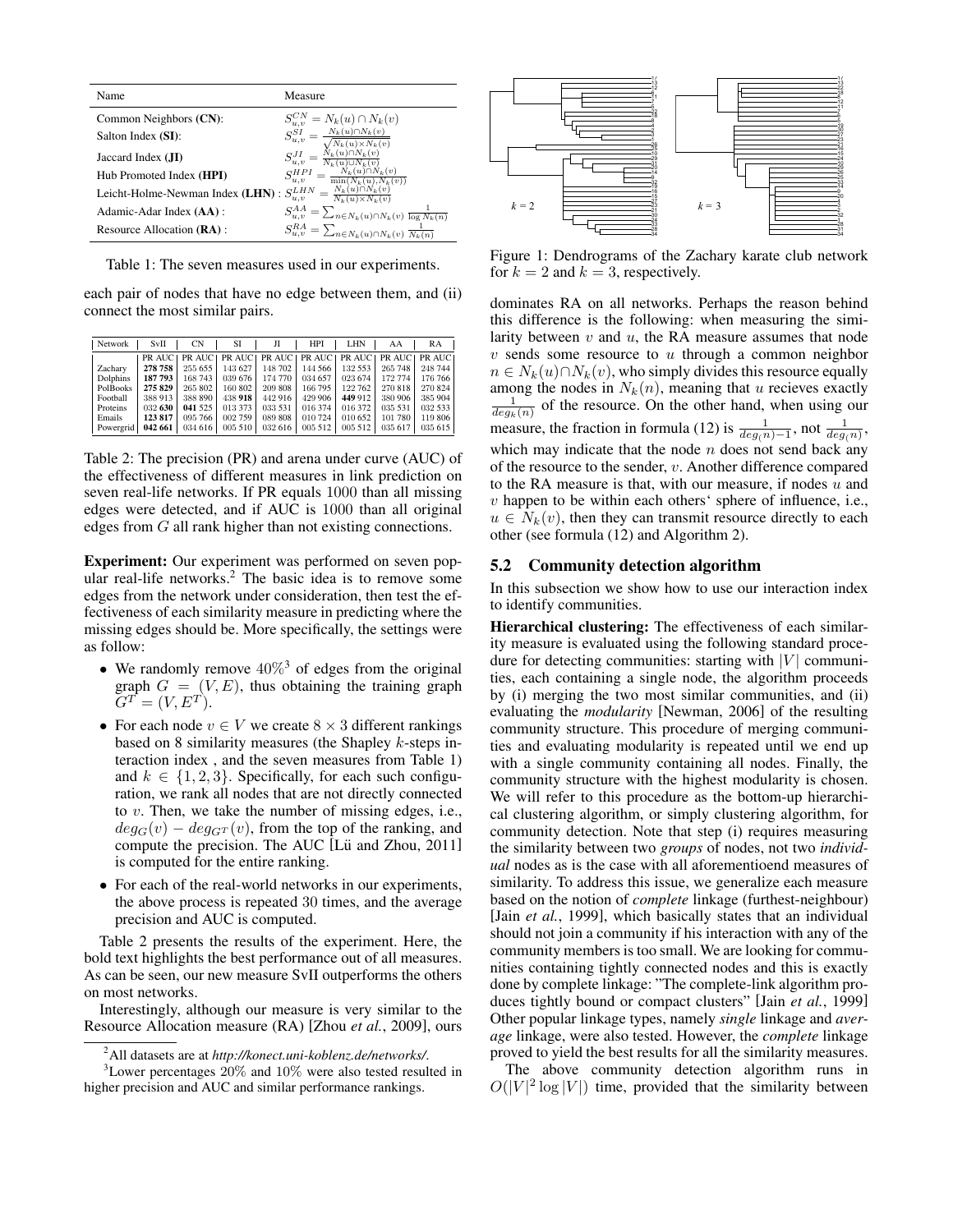

Figure 2: The community structures with optimal modularity for the Political Books network ( $k = 1, 2$ , respectively).

each pair of nodes has been precomputed, which takes  $O(|V|^3)$  time regardless of the measure used.

Next, we perform two experiments. In the first, we evaluate the sensitivity of the clustering algorithm to the parameter  $k$  when using our Shapley  $k$ -steps interaction index. In the second experiment, we evaluate the effectiveness of our measure, compared to those in Table 1, in terms of the modularity of the resulting community structure.

**Experiment 1: the parameter k.** Generally speaking, our measure, as well as any of the other measures from Table 1, can be controlled by the parameter  $k$ , which specifies the degree of influence in the network. This is particularly useful for community detection, as it allows for controlling the size of the resulting communities. In other words, by using any such measure, we obtain a *multi-resolution method* [Fortunato, 2010]. We analyze the outcome given different values of  $k$  and given our measure of similarity: if  $k$  is too small, then some potentially important interactions may not be detected. On the other hand, if  $k$  is too large, the interaction between weakly related nodes may negatively affect the clustering process.

Let us illustrate what happens when  $k$  is too large on the widely studied friendship network of the Zachary karate club [Zachary, 1977]. Figure 1 presents the hierarchical clustering of this network. We observe that for  $k = 3$  the dendrogram has fewer levels compared to  $k = 2$ . This means that, for  $k = 3$ , in each step of the clustering process, the interaction computed between many pairs of clusters (possibly single nodes) is the same. Thus, for this network,  $k = 3$  is too high, and results in a lower modularity compared to  $k = 2$ .

Next, let us consider what happens when  $k$  is too small. In Figure 2 we can see two community structures for the Political Books network, in which an edge between two books indicates that they were co-purchased by the same buyer on Amazon [Krebs, 2004]. For  $k = 2$  we obtained a division into two communities: (roughly speaking) books supporting government in one community, and criticising it in the other. However, if we set  $k = 1$  we obtain a division into 12 communities. This latter community structure turns out to be much worse in terms of modularity than the former one.

Generally speaking, it certainly helps the algorithm to try out all possible  $k$  and choose the one that yields the best community structure. However, this increases the computational complexity, and slows down the algorithm especially given

| Network      | SvII    | <b>CN</b> | SI      | Л       | <b>HPI</b> | LHN     | AA      | RA      |
|--------------|---------|-----------|---------|---------|------------|---------|---------|---------|
|              | mod cov | mod cov   | mod cov | mod cov | mod cov    | mod cov | mod cov | mod cov |
| Zacharv      | 391 628 | 313 846   | 301 808 | 301 808 | 313846     | 310 666 | 313 846 | 313 846 |
| Dolphins     | 447 679 | 464 811   | 381730  | 379 723 | 370 660    | 445 698 | 421 736 | 442 780 |
| <b>Books</b> | 445 946 | 445 946   | 445 946 | 445 946 | 457 796    | 481 864 | 448 950 | 445 946 |
| Football     | 601 690 | 601 690   | 601 690 | 601 690 | 601 690    | 601 690 | 601 690 | 586 674 |
| Proteins     | 741824  | 562 652   | 524 865 | 601 684 | 677 746    | 591 660 | 695 803 | 705 807 |
| Emails       | 397471  | 354 475   | 339 457 | 256 447 | 256 447    | 252 287 | 322 428 | 392 473 |
| Powergrid    | 864 902 | 841 884   | 834 879 | 824 869 | 847 883    | 864 897 | 846 889 | 860 900 |

Table 3: Modularity and coverage for hierarchical community detection algorithm with different interaction measures.

#### large networks.

Experiment 2: performance. Now, the performance of the clustering algorithm given our similarity measure is compared against its performance given other measures from Table 1. Importantly, the ground-truth community structure is unknown for all networks considered in this experiment, with the only exception being the Zachary network. Therefore, following the standard practice in the literature, the quality of any given community structure will be measured using *modularity* [Newman, 2006].

The results are reported in Table 3. The table also reports the coverage [Brandes and Erlebach, 2005] of the selected community structure, which simply measures the ratio between intra-edges (those within a community) and inter-edges (those between communities). As can be seen, for most of the networks, the clustering algorithm using our similarity measure (SvII) gives the best results. Once again, ours dominates the Resource Allocation (RA) measure on all datasets. The second best measure is Leicht-Holme-Newman Index (LHN) [Leicht *et al.*, 2006]. It gives high similarity to nodes that have many common neighbors compared to the expected number of such neighbors.

## 6 Summary & Future Work

In this paper we proposed a new vertex similarity measure based on the game-theoretic notion of the interaction index. Despite the computational challenges posed by the combinatorial nature of this measure, we showed that, given our influence game, it is possible to compute this index in polynomial time. We tested our measure on two important applications: link prediction and community detection. For both applications, our measure outperformed other alternatives from literature.

While in this work we focused on one particular influence game, it would be interesting to study other, perhaps more involved but still polynomially-computable ones like those based on betwenness centrality [Szczepański *et al.*, 2012] or connectivity games [Michalak *et al.*, 2013a]. Furthermore, while we focused on standard games, it would be interesting to study interaction index defined for generalized coalitional games [Michalak *et al.*, 2014] but extended to graphs.

#### Acknowledgments

Piotr Szczepański was founded by the Polish National Science Centre based on the decision DEC-2013/09/N/ST6/04095. Tomasz Michalak was supported by the European Research Council under Advanced Grant 291528 ("RACE")